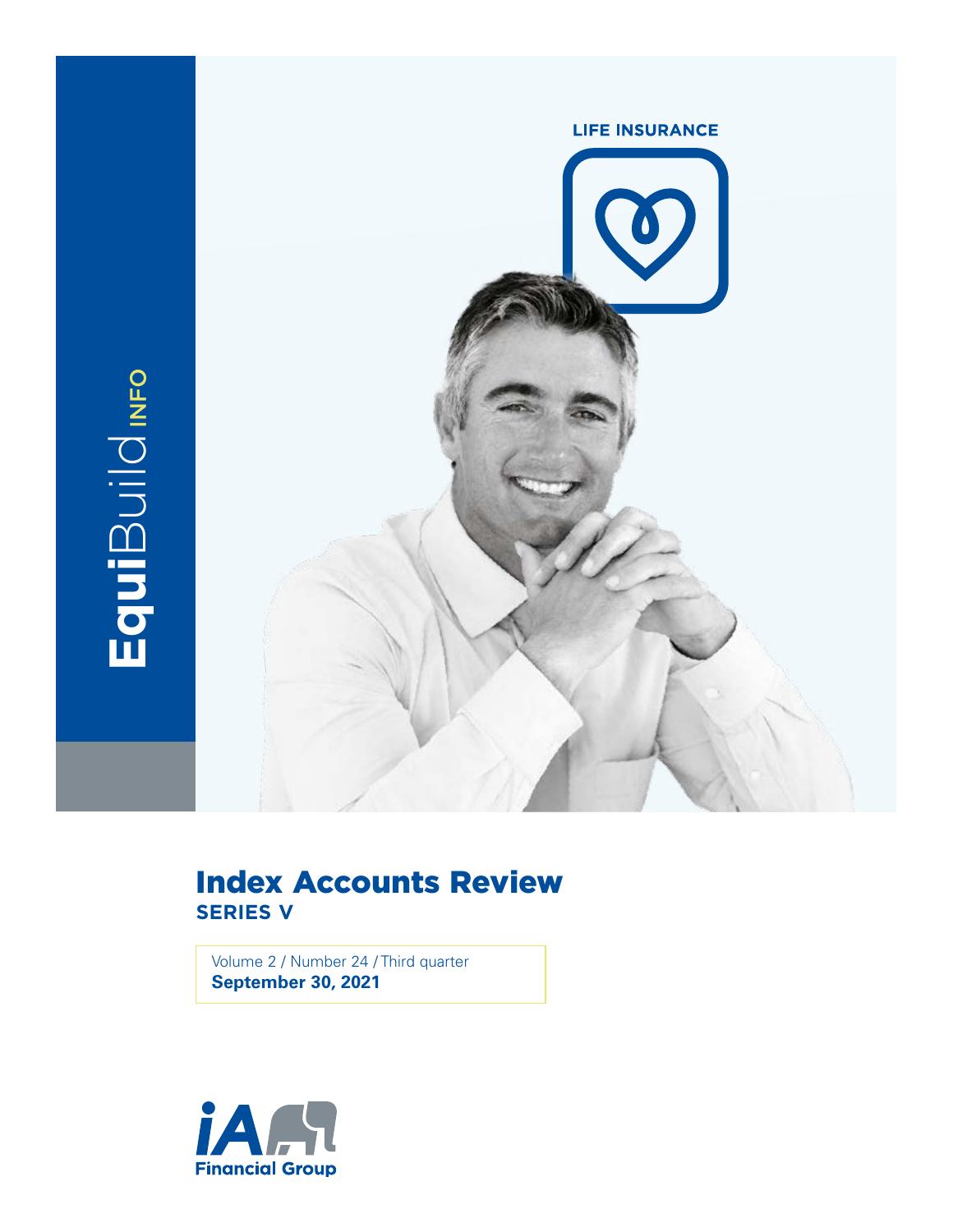# **Equi**Build info



## **Contents**

### **[Market Index Account](#page-2-0)**

## **[Active Management Index Accounts](#page-9-0)**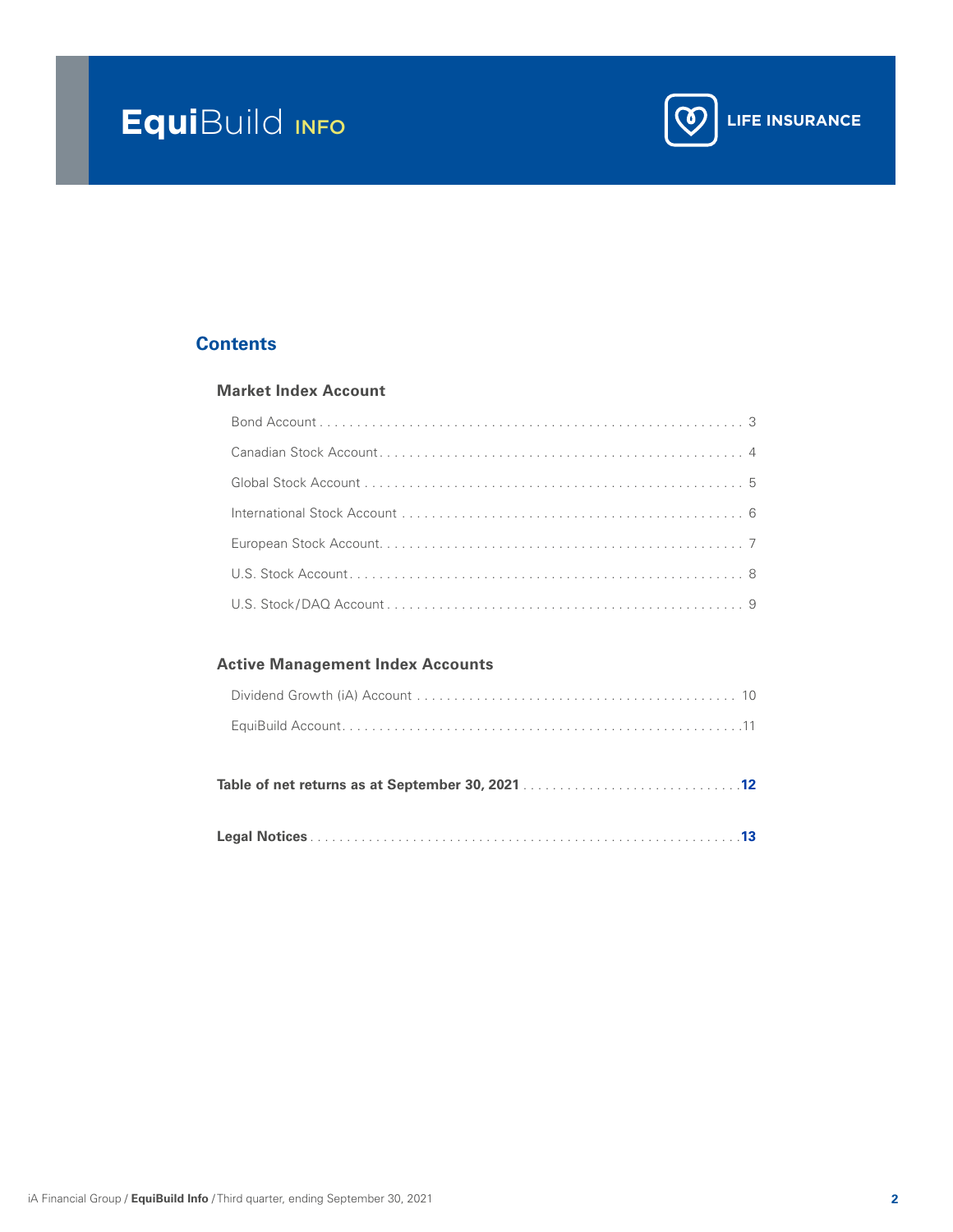### <span id="page-2-0"></span>**MARKET INDEX ACCOUNT**

## Bond Account

Series V

**Asset mix of the FTSE Canada Universe Bond Index by types of bonds**



#### **Commentary**

The Bond Account reflects the performance of the FTSE Canada Universe Bond Index<sup>1</sup>. Established in 1947, the Canada Universe Bond  $Index<sup>1</sup>$  is the broadest and most widely used measure of performance of marketable government and corporate bonds outstanding in the Canadian market, providing the benchmark performance standards for Canadian fixed-income investments. The Index is composed of several hundred bonds, primarily federal and provincial and, to a lesser degree, municipal and corporate.

Please refer to the Legal Notices at the end of this publication for more information about the Index.

### **Investment Advisor**



Management team composed of several managers

**Establishment date:** September 2015

#### **Risk level**



#### **Objectives of the Account**

- The Account is suitable for policy holders who prefer low investment risk and have a mid to long term time horizon
- The Account is suitable for policy holders seeking diversification across the fixed income portion of their portfolio
- The Account is suitable for policy holders that wish to receive regular interest income

#### **Investment style**

Index

#### **Credited return**

100% of the return of the index, less current annual fees

Current annual fees: 1.00% Maximum annual fees: 1.50%

#### **Year By Year1 Returns**

This chart shows the Account's net annual performance and how an investment made on January 1 would have changed by December 31.



#### **Past Performance**

This graph shows how a \$10,000 investment in this Account would have changed in value after deduction of current annual fees.



#### **Performance of the Bond Account**

| <b>Net compound returns</b> |  |                                                                               |  |  |  |
|-----------------------------|--|-------------------------------------------------------------------------------|--|--|--|
| As at June 30, 2021         |  | YTD 1 month 3 months 6 months 1 year 2 years 3 years 5 years 7 years 10 years |  |  |  |
|                             |  | $(4.7)$ $(1.5)$ $(0.8)$ $0.6$ $(4.3)$ $0.7$ $3.3$ $1.3$ $2.3^*$ $2.3^*$       |  |  |  |

Simulation of past returns as if the Account had been in effect for these periods.

If there is an increase in the cost of investment income tax as result of a future tax change, the Company reserves the right to review these maximum annual fees, increasing them if necessary, only to the extent required to offset the resulting increase cost.

Past performance is not a guarantee of future returns.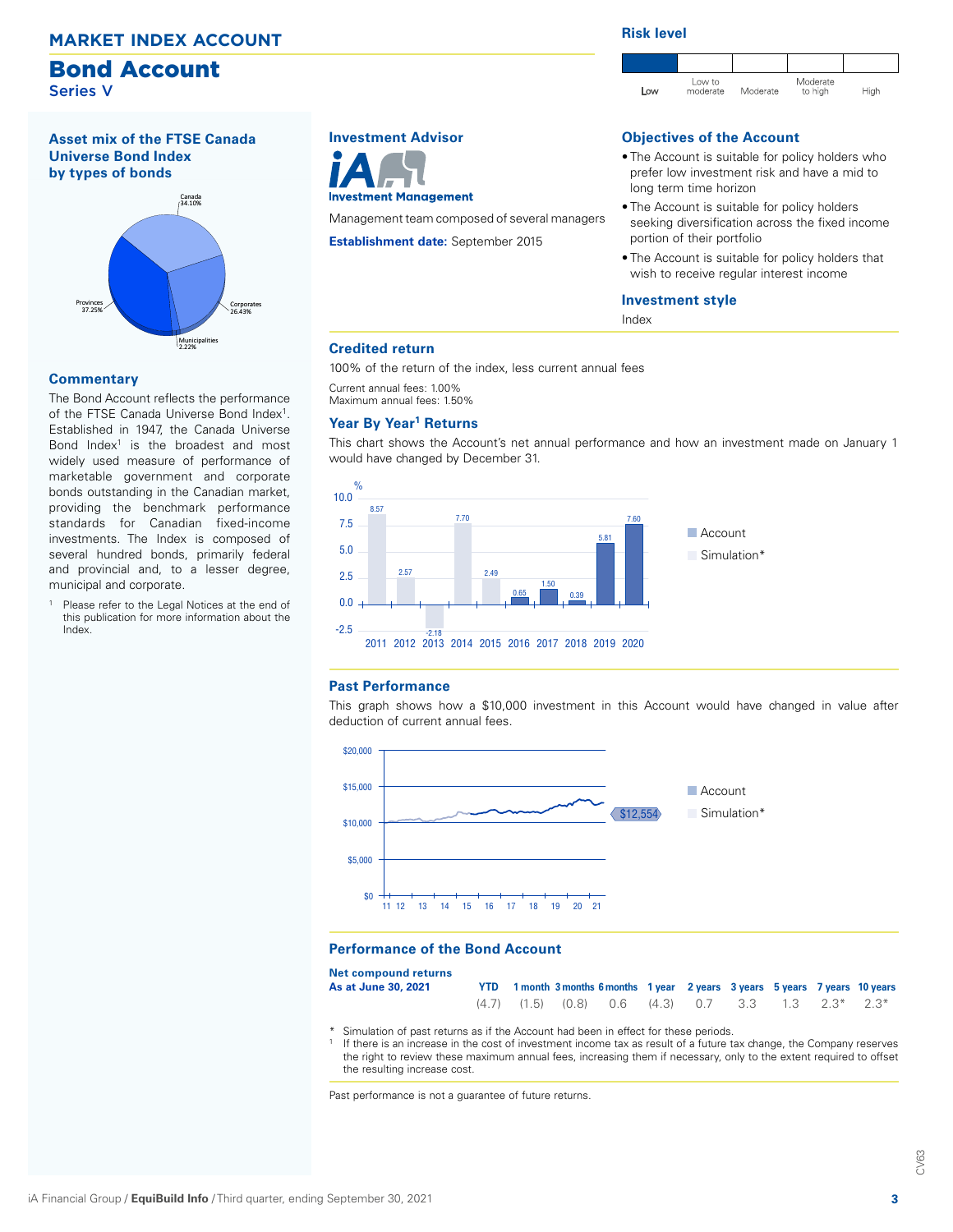### Canadian Stock Account Series V

<span id="page-3-0"></span>**Asset mix of the S&P/TSX 60** Financials 31.86% Others 16.05% Energy 13.06% Information Technology 11.47% Industrials 11.46% Materials 11.22% Telecommunication Services 4.88% **MARKET INDEX ACCOUNT**<br> **Canadian Stock Acc**<br>
Series V<br>
Asset mix of the S&P/TSX 60<br>
ELOCK<br>
TACK<br>
TACK<br>
TACK<br>
TACK<br>
TACK<br>
TACK<br>
TACK<br>
TACK<br>
TACK<br>
TACK<br>
TACK<br>
TACK<br>
TACK<br>
TACK<br>
TACK<br>
TACK<br>
TACK<br>
TACK<br>
TACK<br>
TACK<br>
TACK<br>
TACK

#### **Commentary**

The Canadian Stock Account reflects the performance of the S&P/TSX 60 Index<sup>1</sup>, a subset of the S&P/TSX Composite Index<sup>1</sup>. Its 60 constituents represent Canadian large cap securities with a view to matching the sector balance of the S&P/TSX Composite  $Index<sup>1</sup>$ .

Please refer to the Legal Notices at the end of this publication for more information about the Index.





Management team composed of several managers

**Establishment date:** September 2015

**Risk level**



#### **Objectives of the Account**

• Dynamic long term growth by participating in the performance of the Canadian stock market

#### **Investment style**

Index

#### **Credited return**

100% of the total return of the index (including dividends), less current annual fees

Current annual fees: 1.00% Maximum annual fees: 1.50%

### **Year By Year1 Returns**

This chart shows the Account's net annual performance and how an investment made on January 1 would have changed by December 31.



#### **Past Performance**

This graph shows how a \$10,000 investment in this Account would have changed in value after deduction of current annual fees.



#### **Performance of the Canadian Stock Account**

| Net compound returns        |  |                                                                               |  |  |  |  |
|-----------------------------|--|-------------------------------------------------------------------------------|--|--|--|--|
| As at June 30 <i>.</i> 2021 |  | YTD 1 month 3 months 6 months 1 year 2 years 3 years 5 years 7 years 10 years |  |  |  |  |
|                             |  | $17.9$ (2.1) 0.0 8.7 26.9 12.2 10.6 9.3 7.1* 8.3*                             |  |  |  |  |

- \* Simulation of past returns as if the Account had been in effect for these periods.
- If there is an increase in the cost of investment income tax as result of a future tax change, the Company reserves the right to review these maximum annual fees, increasing them if necessary, only to the extent required to offset the resulting increase cost.

Past performance is not a guarantee of future returns.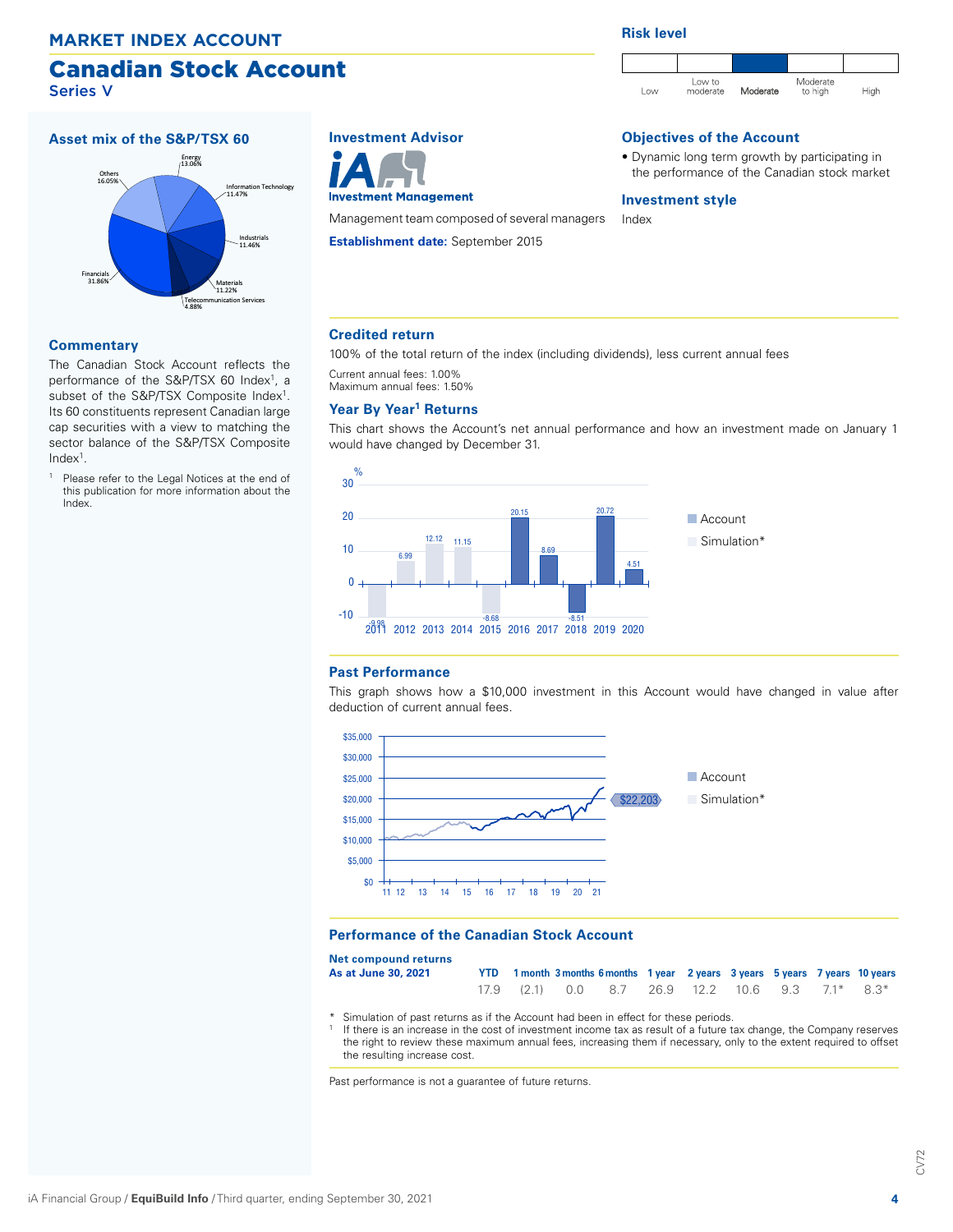#### <span id="page-4-0"></span>**MARKET INDEX ACCOUNT**

## Global Stock Account Series V

### **Asset mix of the MSCI World Index by region**



#### **Commentary**

The Global Stock Account reflects the performance of the Morgan Stanley Capital International (MSCI World) Index<sup>1</sup>. This stock market index is one of the most well-known international indicators among analysts. The MSCI World Index<sup>1</sup> is composed of over 2,700 securities from many industrialized countries.

Please refer to the Legal Notices at the end of this publication for more information about the Index.

## **Investment Advisor**



Management team composed of several managers

**Establishment date:** September 2015

**Risk level**



#### **Objectives of the Account**

• Superior long term growth by focusing on global diversification

#### **Investment style**

Index

#### **Credited return**

100% of the total return of the index (including net dividends), in Canadian dollars, less current annual fees Current annual fees: 1.00%

Maximum annual fees: 1.50%

#### **Year By Year1 Returns**

This chart shows the Account's net annual performance and how an investment made on January 1 would have changed by December 31.



#### **Past Performance**

This graph shows how a \$10,000 investment in this Account would have changed in value after deduction of current annual fees.



#### **Performance of the Global Stock Account**

| Net compound returns        |  |                                                                               |  |  |  |  |
|-----------------------------|--|-------------------------------------------------------------------------------|--|--|--|--|
| As at June 30 <i>.</i> 2021 |  | YTD 1 month 3 months 6 months 1 year 2 years 3 years 5 years 7 years 10 years |  |  |  |  |
|                             |  | $11.6$ (4.0) 2.0 8.1 21.0 15.5 11.3 11.8 11.5* 13.9*                          |  |  |  |  |

- \* Simulation of past returns as if the Account had been in effect for these periods.
- If there is an increase in the cost of investment income tax as result of a future tax change, the Company reserves the right to review these maximum annual fees, increasing them if necessary, only to the extent required to offset the resulting increase cost.

Past performance is not a guarantee of future returns.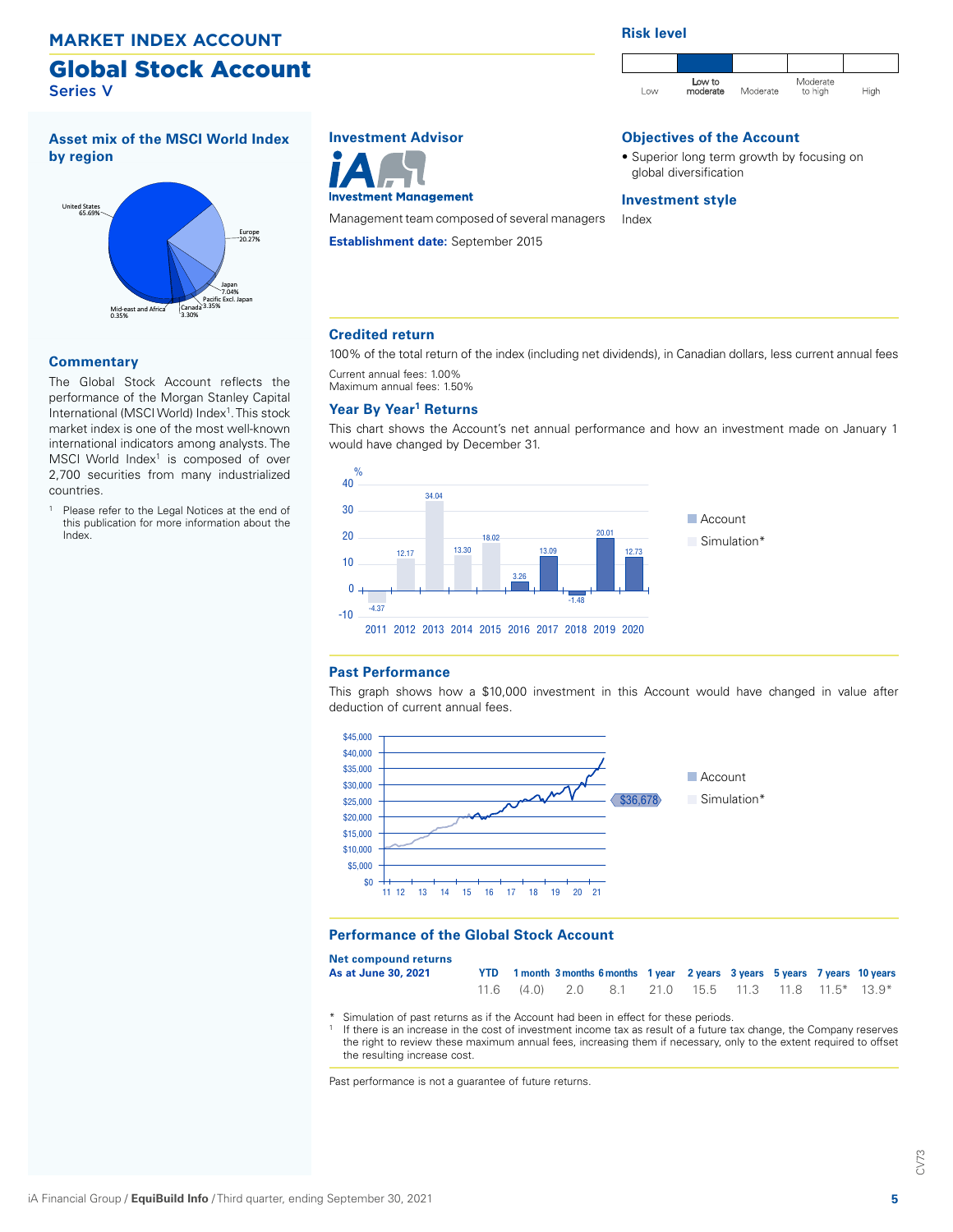## <span id="page-5-0"></span>International Stock Account

Series V

**Asset mix of the MSCI EAFE Index by region**



#### **Commentary**

The International Stock Account reflects the performance of the Morgan Stanley Capital International (MSCI EAFE) Index<sup>1</sup>. This stock market index is one of the most well-known international indicators among analysts. The MSCI EAFE Index<sup>1</sup> is composed of securities of companies operating in Europe, Australasia and the Far East.

Please refer to the Legal Notices at the end of this publication for more information about the Index.

## **Investment Advisor**



Management team composed of several managers

**Establishment date:** September 2015

#### **Risk level**



### **Objectives of the Account**

- Superior long term growth by focusing on international diversification
- Conforms to an investment horizon that is long enough to endure the volatility of the market values

#### **Investment style**

Index

#### **Credited return**

100% of the total return of the index (including net dividends), in Canadian dollars, less current annual fees Current annual fees: 1.00%

Maximum annual fees: 1.50%

#### **Year By Year1 Returns**

This chart shows the Account's net annual performance and how an investment made on January 1 would have changed by December 31.



#### **Past Performance**

**Net** 

This graph shows how a \$10,000 investment in this Account would have changed in value after deduction of current annual fees.



#### **Performance of the International Stock Account**

| Net compound returns        |                                                                               |  |  |  |  |
|-----------------------------|-------------------------------------------------------------------------------|--|--|--|--|
| As at June 30 <i>.</i> 2021 | YTD 1 month 3 months 6 months 1 year 2 years 3 years 5 years 7 years 10 years |  |  |  |  |
|                             | 6.9 (2.7) 1.6 5.0 18.1 8.9 5.8 7.0 6.6* 9.2*                                  |  |  |  |  |

- \* Simulation of past returns as if the Account had been in effect for these periods.
- If there is an increase in the cost of investment income tax as result of a future tax change, the Company reserves the right to review these maximum annual fees, increasing them if necessary, only to the extent required to offset the resulting increase cost.

Past performance is not a guarantee of future returns.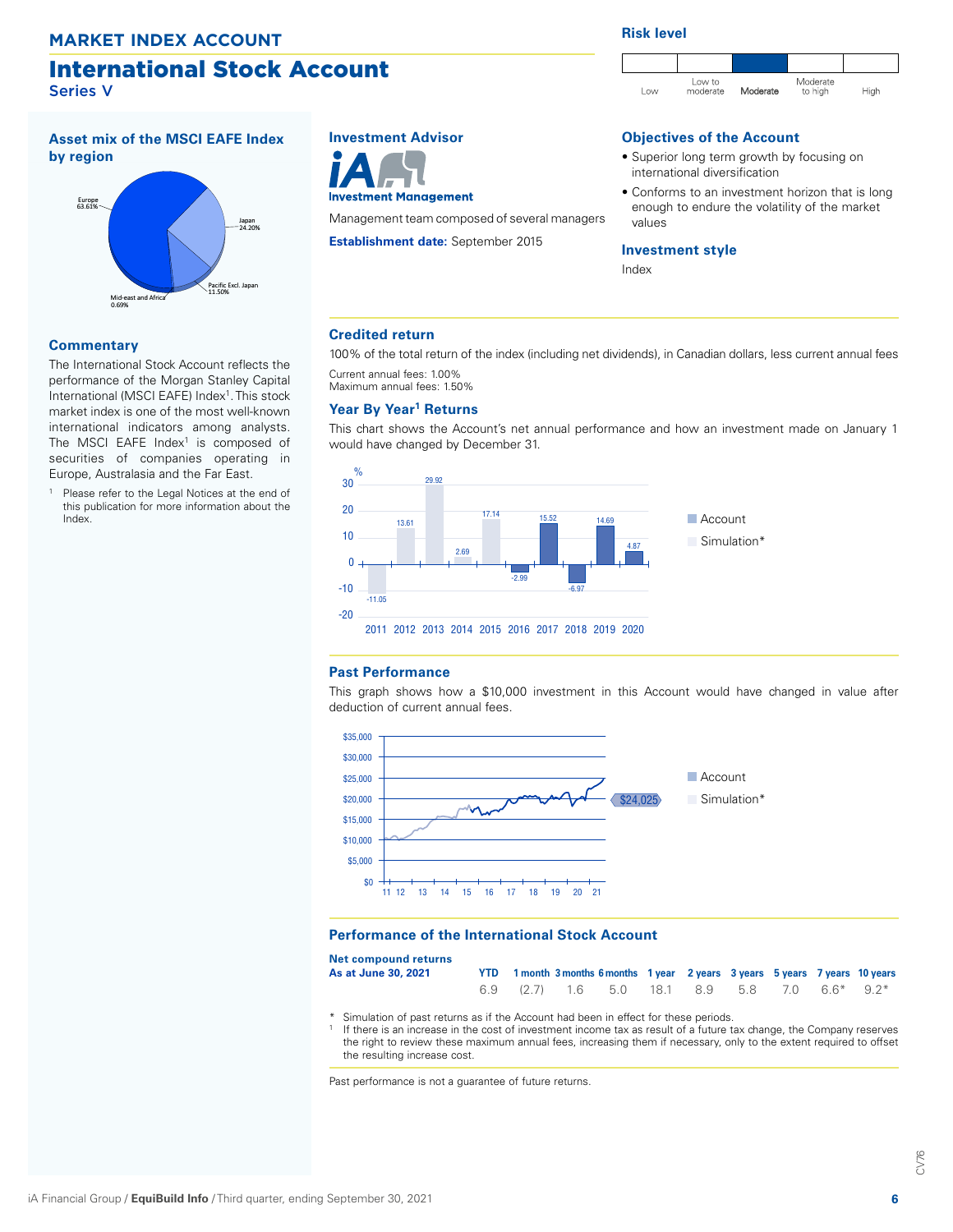### European Stock Account Series V

**Asset mix of the MSCI Europe Index by country**

<span id="page-6-0"></span>

#### **Commentary**

The European Stock Account reflects the performance of the Morgan Stanley Capital International European (MSCI Europe) Index1. This Index, one of the most recognized international stock market indexes, is composed of European securities from many countries, mainly the United Kingdom, Germany, France and Switzerland.

Please refer to the Legal Notices at the end of this publication for more information about the Index.

## **Investment Advisor**



Management team composed of several managers

**Establishment date:** September 2015

#### **Risk level**



#### **Objectives of the Account**

- Superior long term growth by focusing on international diversification
- Conforms to an investment horizon that is long enough to endure the volatility of the market values

#### **Investment style**

Index

#### **Credited return**

100% of the total return of the index (including net dividends), in Canadian dollars, less current annual fees Current annual fees: 1.00%

Maximum annual fees: 1.50%

#### **Year By Year1 Returns**

This chart shows the Account's net annual performance and how an investment made on January 1 would have changed by December 31.



#### **Past Performance**

This graph shows how a \$10,000 investment in this Account would have changed in value after deduction of current annual fees.



#### **Performance of the International Stock Account**

| Net compound returns        |  |                                                                               |  |  |  |  |
|-----------------------------|--|-------------------------------------------------------------------------------|--|--|--|--|
| As at June 30 <i>.</i> 2021 |  | YTD 1 month 3 months 6 months 1 year 2 years 3 years 5 years 7 years 10 years |  |  |  |  |
|                             |  | 8.6 (4.6) 0.5 6.1 19.5 8.8 6.0 7.0 5.9* 9.2*                                  |  |  |  |  |

- \* Simulation of past returns as if the Account had been in effect for these periods.
- If there is an increase in the cost of investment income tax as result of a future tax change, the Company reserves the right to review these maximum annual fees, increasing them if necessary, only to the extent required to offset the resulting increase cost.

Past performance is not a guarantee of future returns.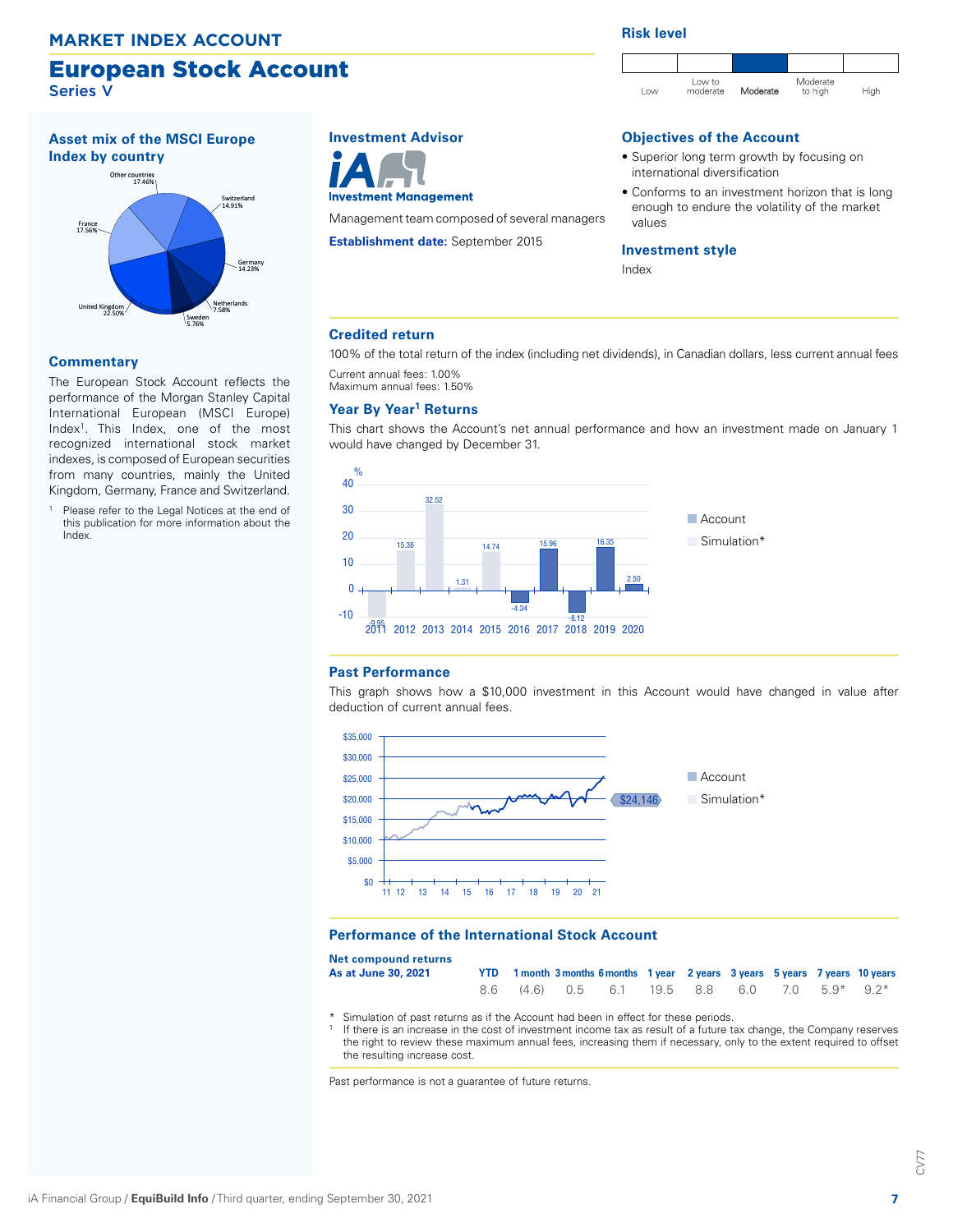#### <span id="page-7-0"></span>**MARKET INDEX ACCOUNT**

## U.S. Stock Account Series V



#### **Commentary**

The U.S. Stock Account reflects the performance of the S&P 500 Index<sup>1</sup>, the most widely used indicator in the investment industry to judge the performance of the U.S. stock market. Created in 1957, this Index is composed of 500 securities primarily listed on the New York Stock Exchange. These securities were not selected because of their size, but for their capacity to accurately represent over 90 industrial sectors of the U.S. economy.

Please refer to the Legal Notices at the end of this publication for more information about the Index.

## **Investment Advisor**



Management team composed of several managers

**Establishment date:** September 2015

#### **Risk level**



#### **Objectives of the Account**

- Superior long term growth by participating in the performance of the majority of American economic sectors
- Conforms to an investment horizon that is long enough to endure the volatility of the market values

#### **Investment style**

Index

#### **Credited return**

100% of the total return of the index (including net dividends), in Canadian dollars, less current annual fees Current annual fees: 1.00%

Maximum annual fees: 1.50%

#### **Year By Year1 Returns**

This chart shows the Account's net annual performance and how an investment made on January 1 would have changed by December 31.



#### **Past Performance**

This graph shows how a \$10,000 investment in this Account would have changed in value after deduction of current annual fees.



#### **Performance of the U.S. Stock Account**

| Net compound returns |  |                                                                               |  |  |  |  |
|----------------------|--|-------------------------------------------------------------------------------|--|--|--|--|
| As at June 30, 2021  |  | YTD 1 month 3 months 6 months 1 year 2 years 3 years 5 years 7 years 10 years |  |  |  |  |
|                      |  | 14.4 (4.5) 2.6 9.5 22.1 18.5 14.1 14.9 14.9 17.8 *                            |  |  |  |  |

- \* Simulation of past returns as if the Account had been in effect for these periods.
- If there is an increase in the cost of investment income tax as result of a future tax change, the Company reserves the right to review these maximum annual fees, increasing them if necessary, only to the extent required to offset the resulting increase cost.

Past performance is not a guarantee of future returns.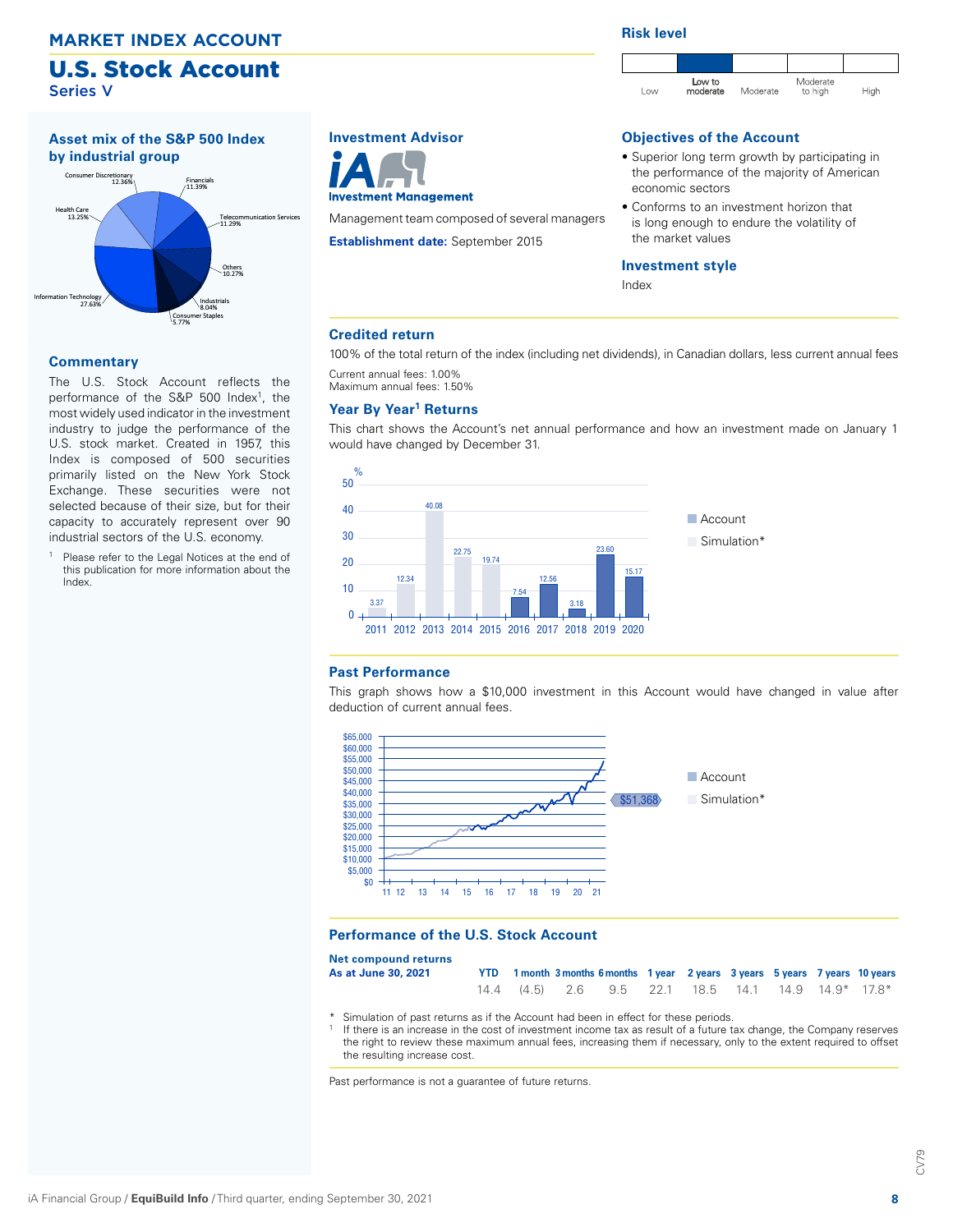## U.S. Stock / DAQ Account Series V

<span id="page-8-0"></span>**Asset mix of the Nasdaq 100 Index** nology<br>48.57% nication Services releco<br>محمد Consumer Discretionary 17.22% Health Care 6.42% Consumer Staples 4.76% Industrials 2.70% Utilities 0.86% MARKET INDEX ACCOUNT<br>
U.S. Stock / DAQ Access V<br>
Asset mix of the Nasdaq 100 Index<br>
Information Technology<br>
Asset Mark Capper Disc<sup>Consumer Disc</sup><br>
Information Technology<br>
Asset Mark Capper Disc<sup>Consumer Disc</sup><br>
Utilities<br>
I

#### **Commentary**

The U.S. Stock / DAQ account reflects the performance of the Nasdaq 100 Index<sup>1</sup>. This Index represents 100 issues of companies that are among the largest and most active on the U.S. Nasdaq market. This Index is mainly made up of companies that offer promising products and services such as computer hardware and software, telecommunications, retail/wholesale trade, biotechnology, high-technology products, etc. The Nasdaq 100<sup>1</sup> offers the best growth prospects of companies operating in the new technology sector.

Please refer to the Legal Notices at the end of this publication for more information about the Index.

## **Investment Advisor**



Management team composed of several managers

**Establishment date:** September 2015

#### **Risk level**



### **Objectives of the Account**

- Superior long-term growth by participating in the performance of the 100 largest, non-financial companies listed on the Nasdaq Stock Market
- Conforms to an investment horizon that is long enough to endure the volatility of the market values

#### **Investment style**

Indexed

#### **Credited return**

100% of the price index return, in Canadian dollars, less current annual fees

Current annual fees: 1.00%

## Maximum annual fees: 1.50%

#### **Year By Year1 Returns**

This chart shows the Account's net annual performance and how an investment made on January 1 would have changed by December 31.



#### **Past Performance**

**Net** 

This graph shows how a \$10,000 investment in this Account would have changed in value after deduction of current annual fees.



#### **Performance of the U.S. Stock / DAQ Account**

| Net compound returns        |  |                                                                               |  |  |  |
|-----------------------------|--|-------------------------------------------------------------------------------|--|--|--|
| As at June 30 <i>.</i> 2021 |  | YTD 1 month 3 months 6 months 1 year 2 years 3 years 5 years 7 years 10 years |  |  |  |
|                             |  | $12.5$ (5.6) 3.0 12.5 20.8 33.3 22.4 22.6 21.1* 22.4*                         |  |  |  |

- \* Simulation of past returns as if the Account had been in effect for these periods.
- If there is an increase in the cost of investment income tax as result of a future tax change, the Company reserves the right to review these maximum annual fees, increasing them if necessary, only to the extent required to offset the resulting increase cost..

Past performance is not a guarantee of future returns.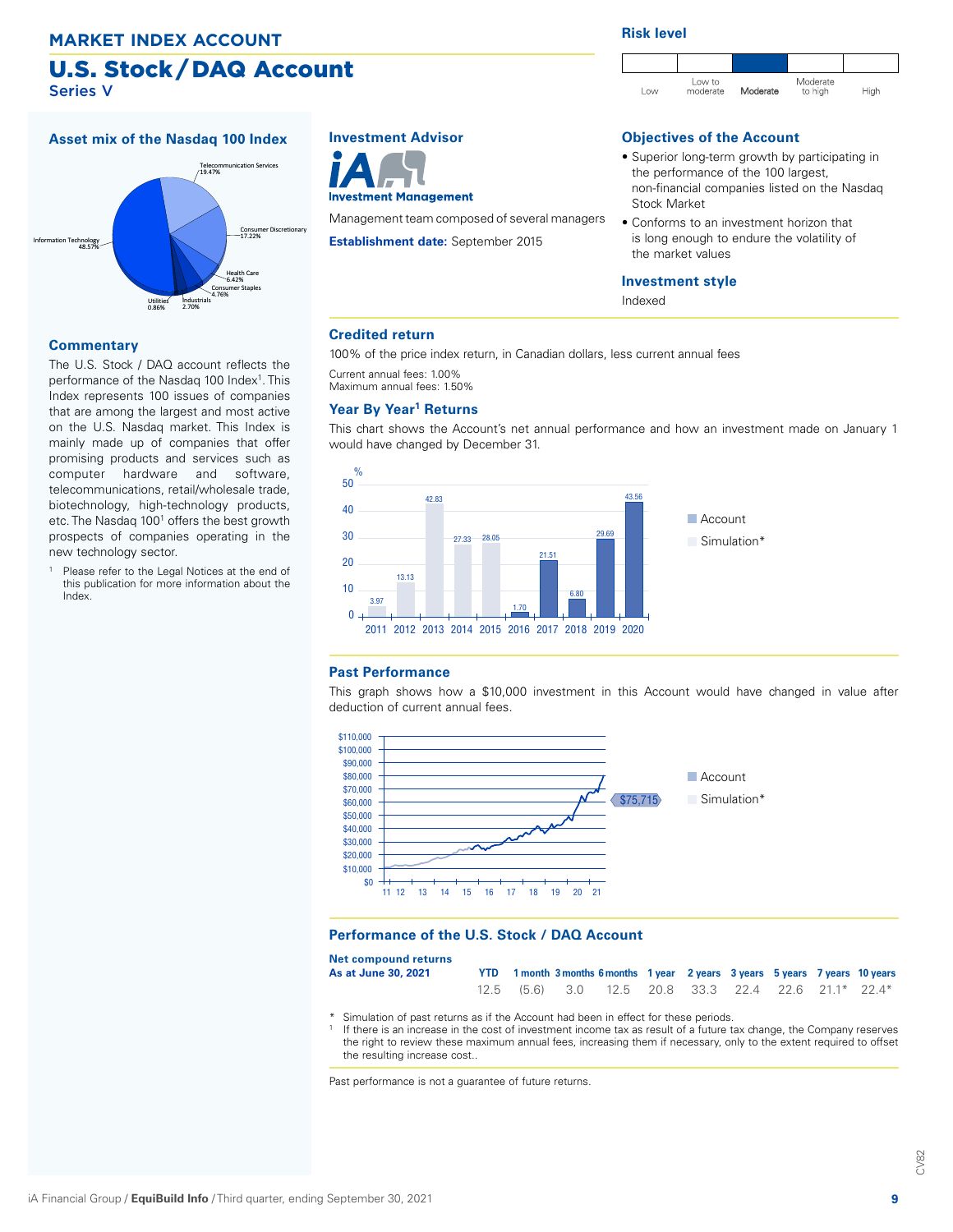### <span id="page-9-0"></span>**ACTIVE MANAGEMENT INDEX ACCOUNTS**

#### Dividend Growth (iA) Account Series V

#### **Asset mix of the underlying fund**



#### **Commentary**

The Dividend Growth (iA) Account reflects the performance of IA Clarington Dividend Growth Class, T6 Series. This Fund seeks to achieve a consistent level of dividend income with some moderate capital appreciation. This Fund invests primarily in common stocks of Canadian companies that pay dividends. The Fund may also invest in other income generating securities, including income trusts and preferred stocks.

## **Investment Advisor**



Management team composed of several managers

**Establishment date:** October 2020

#### **Risk level**



#### **Objectives of the Account**

- The Fund is suitable for investors who are comfortable with moderate investment risk and have a mid to long term time horizon
- The Fund is suitable for investors that wish to maximize after-tax income in a non-registered account and receive income regularly

#### **Investment style**

Value

#### **Credited return**

100% of the net return of the underlying fund, less current annual fees

Current annual fees: 0.00%

## Maximum annual fees: 0.50%

#### **Year By Year1 Returns**

This chart shows the Account's net annual performance and how an investment made on January 1 would have changed by December 31.



#### **Past Performance**

This graph shows how a \$10,000 investment in this Account would have changed in value after deduction of current annual fees.



#### **Performance of the Dividend Growth (iA) Account**

**Net compound returns As at June 30, 2021** 

|  |  | YTD 1 month 3 months 6 months 1 year 2 years 3 years 5 years 7 years 10 years |  |  |  |
|--|--|-------------------------------------------------------------------------------|--|--|--|
|  |  | $14.8$ (1.5) 1.5 7.1 24.5* 6.9* - - - - -                                     |  |  |  |

- \* Simulation of past returns as if the Account had been in effect for these periods.
- If there is an increase in the cost of investment income tax as result of a future tax change, the Company reserves the right to review these maximum annual fees, increasing them if necessary, only to the extent required to offset the resulting increase cost.
- The returns shown are based on the performances of all underlying funds that made up this account since it was created.

Past performance is not a guarantee of future returns.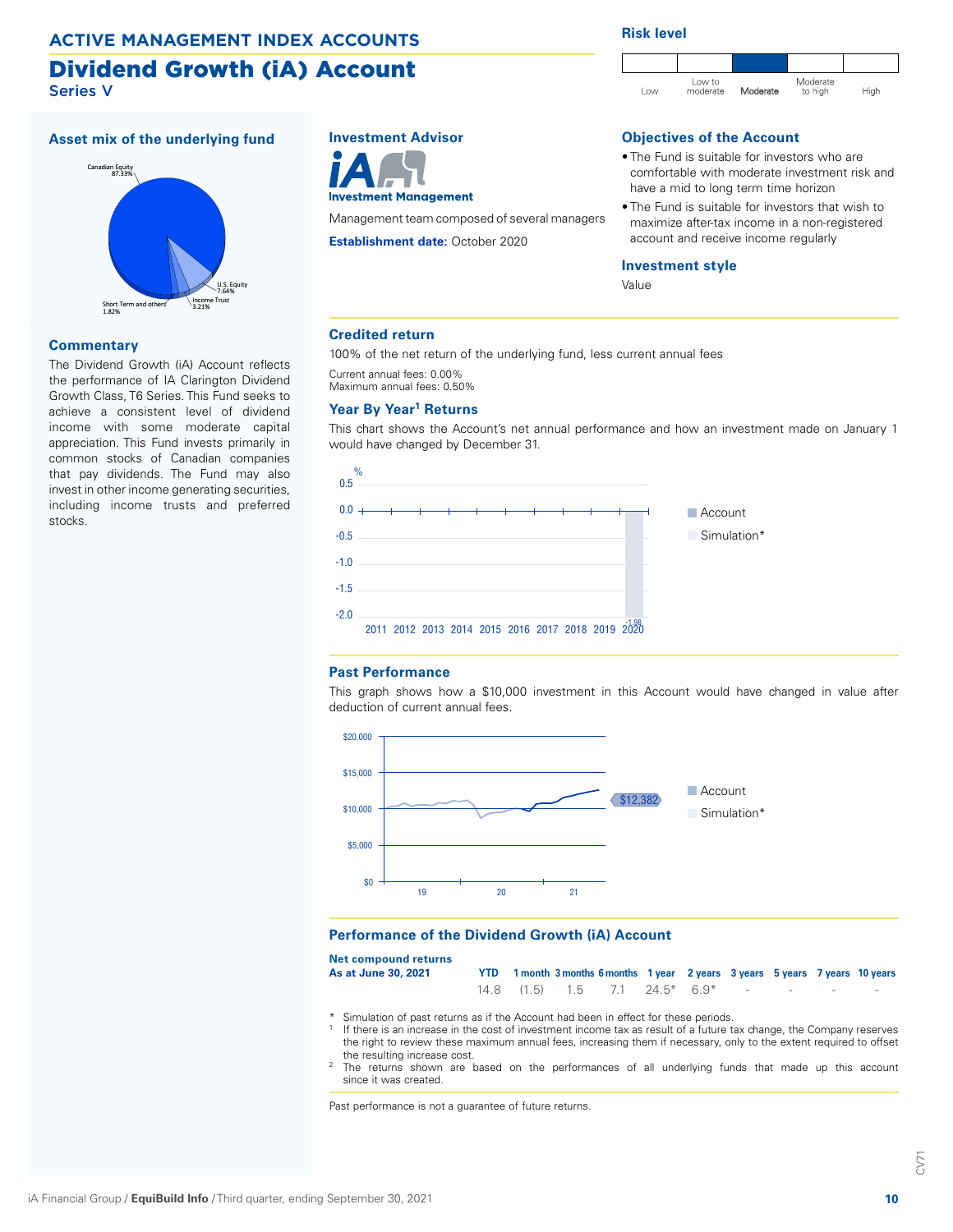## <span id="page-10-0"></span>**ACTIVE MANAGEMENT INDEX ACCOUNTS**

## EquiBuild Account

Series V

#### **Asset mix of the target portfolio**



The EquiBuild Fund has been in constant evolution since its creation in 2015. Here are examples of securities that will be taken into consideration in future purchases:

#### **Equity Portion of the Portfolio**

Fortis Inc. TransForce Inc. Magna International Inc. TELUS Corp. Royal Bank of Canada

#### **Bond Portion of the Portfolio**

Province of Ontario, Fixed Coupon, 2043-06-02 Hydro Quebec, Zero Coupon, 2026-02-15 Hydro Quebec, Zero Coupon, 2035-02-15 City of Ottawa, Fixed Coupon, 2042-07-14 Winnipeg Canada, Fixed Coupon, 2051-11-15

## **Investment Advisor**



Management team composed of several managers

**Establishment date:** September 2015 Current annual fees: 1.50%

Maximum annual fees: 2.00%

#### **Risk level**



#### **Objectives of the Account**

• The EquiBuild Account is based on the return of the EquiBuild Fund. The purpose of the Fund is to optimize the diversification of the fund's assets in order to obtain higher returns than the guaranteed rates of investment, as well as longterm performance stability. The Fund is invested primarily in highquality fixed-income securities, Canadian and American common shares, as well as iA Financial Group real estate securities.

#### **Investment style**

Diversified strategy with high fixed-income proportion

#### **Smoothed Yield**

The company uses a smoothing formula to determine yields. This process consists of spreading the fund's actual yields over a period of years. The objective is to reduce volatility and ensure that all income generated by the fund after the deduction of annual fee is returned to policy holders. Income includes interest, dividends and other income generated by fund assets. Smoothing is done by type of asset.



**Smoothed fund yield** 

#### **Guaranteed Credit Rate1**

This graph shows how a \$10,000 investment in this Account would have changed in value after deduction of current annual fees.

| <b>Period</b>                   | Guarantee                                    |
|---------------------------------|----------------------------------------------|
| Sept. 14, 2015 to Dec. 31, 2019 | 4 25% net                                    |
| Jan. 1. 2020 thereafter         | Return of the EquiBuild fund less annual fee |
|                                 |                                              |

In December of each year, the stated interest rate for the following calendar year will be published on ia.ca. ia.ca on Guaranteed interest accounts page.

#### **Market Value Adjustment (MVA)**

Certain changes in market conditions could cause an MVA upon withdrawal. To find out the current MVA factor, advisors can refer to the Rate Schedule - Life Insurance available in the Document Centre in the Advisor Centre.

<u>S</u>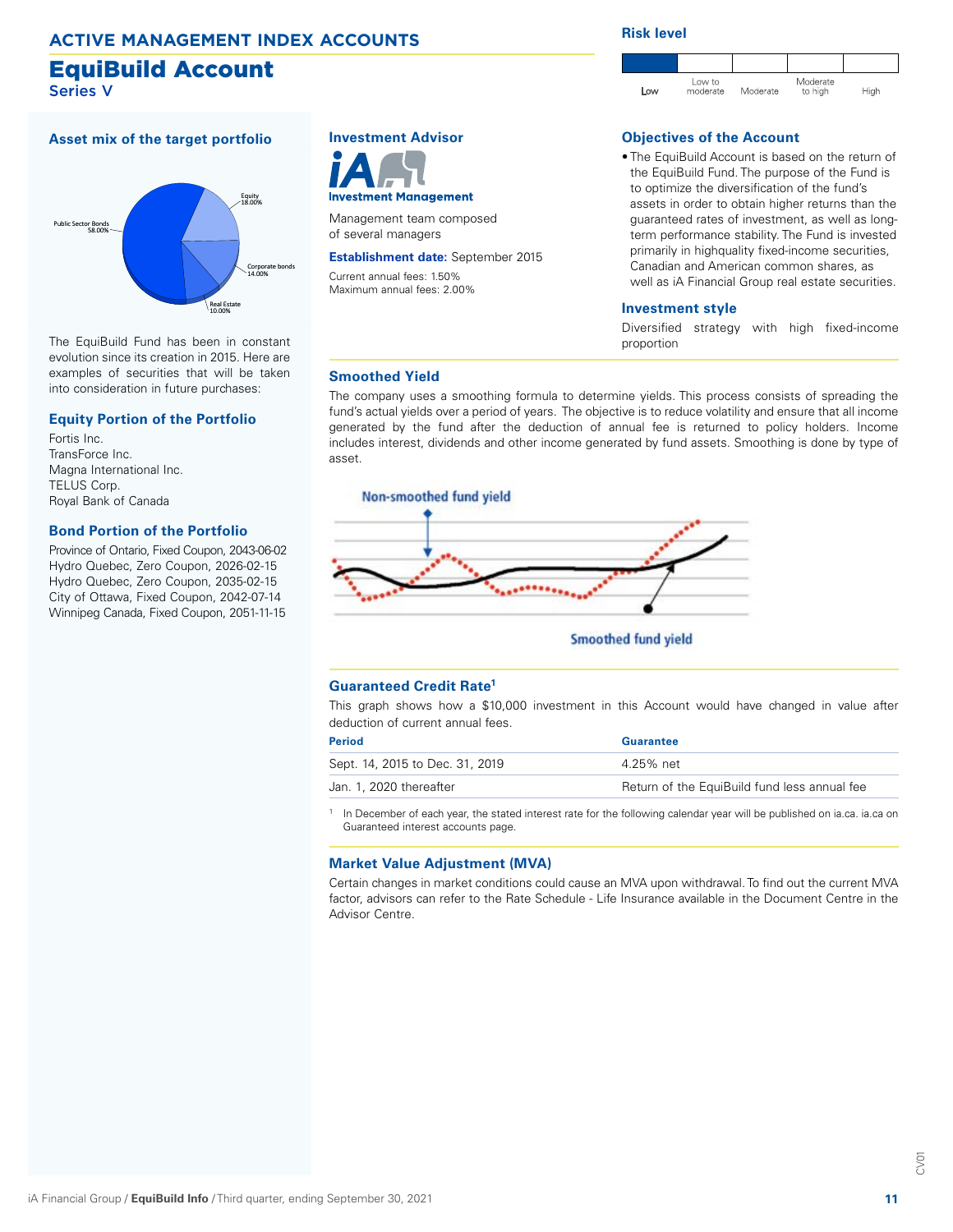

## **Table of net returns as at September 30, 2021**

|                                         |               | Simple returns <sup>1</sup><br>1 month 3 months | <b>YTD</b>    | 1 year        | 3 years       | <b>Compound annual returns</b><br>5 years 10 years |                | <b>Current</b><br><b>Annual fees</b> | <b>Fees of the</b><br>underlying fund <sup>2</sup> | Investment<br><b>Advisor</b> |
|-----------------------------------------|---------------|-------------------------------------------------|---------------|---------------|---------------|----------------------------------------------------|----------------|--------------------------------------|----------------------------------------------------|------------------------------|
|                                         | $\frac{0}{0}$ | $\frac{0}{0}$                                   | $\frac{0}{0}$ | $\frac{0}{0}$ | $\frac{0}{0}$ | $\frac{0}{0}$                                      | $\frac{0}{0}$  | $\frac{0}{0}$                        | $\frac{0}{0}$                                      |                              |
| <b>Market Index Accounts</b>            |               |                                                 |               |               |               |                                                    |                |                                      |                                                    |                              |
| Bond                                    | (1.5)         | (0.8)                                           | (4.7)         | (4.3)         | 3.3           | 1.3                                                | $2.3*$         | 1.00                                 |                                                    | <b>Industrial Alliance</b>   |
| <b>Canadian Stock</b>                   | (2.1)         | 0.0                                             | 17.9          | 26.9          | 10.6          | 9.3                                                | $8.3*$         | 1.00                                 |                                                    | <b>Industrial Alliance</b>   |
| <b>Global Stock</b>                     | (4.0)         | 2.0                                             | 11.6          | 21.0          | 11.3          | 11.8                                               | $13.9*$        | 1.00                                 |                                                    | <b>Industrial Alliance</b>   |
| <b>International Stock</b>              | (2.7)         | 1.6                                             | 6.9           | 18.1          | 5.8           | 7.0                                                | $9.2*$         | 1.00                                 |                                                    | <b>Industrial Alliance</b>   |
| European Stock                          | (4.6)         | 0.5                                             | 8.6           | 19.5          | 6.0           | 7.0                                                | $9.2*$         | 1.00                                 |                                                    | <b>Industrial Alliance</b>   |
| U.S. Stock                              | (4.5)         | 2.6                                             | 14.4          | 22.1          | 14.1          | 14.9                                               | $17.8*$        | 1.00                                 |                                                    | <b>Industrial Alliance</b>   |
| U.S. Stock/DAQ                          | (5.6)         | 3.0                                             | 12.5          | 20.8          | 22.4          | 22.6                                               | $22.4*$        | 1.00                                 |                                                    | <b>Industrial Alliance</b>   |
| <b>Active Management Index Accounts</b> |               |                                                 |               |               |               |                                                    |                |                                      |                                                    |                              |
| Dividend Growth (iA)                    | (1.5)         | 1.5                                             | 14.8          | $24.5*$       |               |                                                    | $\overline{a}$ | 0.00                                 | 2.47                                               | <b>Industrial Alliance</b>   |
| EquiBuild Account (iA)                  | N/A           | N/A                                             | N/A           | N/A           | N/A           | N/A                                                | N/A            | 1.5                                  |                                                    | <b>Industrial Alliance</b>   |

Rendements après déduction des frais de gestion annuels. Les rendements passés ne sont pas une garantie des rendements futurs.

<sup>1</sup> The rates for the period are non-annualized.

<sup>2</sup> These fees are as of September 2021 and are subject to change without notice from the external manager.

\* Simulation of past returns as if the Account had been in effect for these periods. The returns were calculated according to the management expense ratios for the period concerned.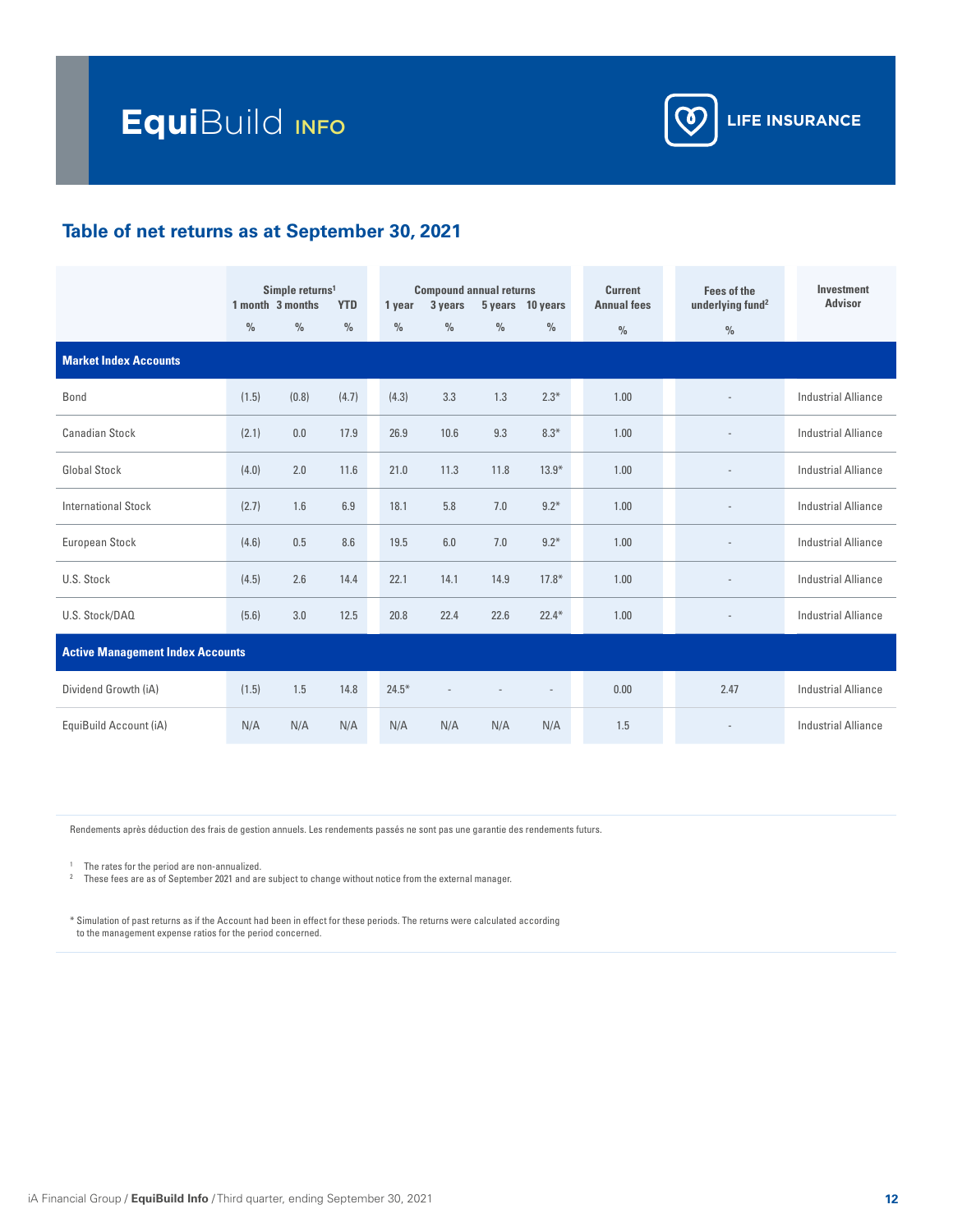# <span id="page-12-0"></span>**Equi**Build info **Little Section 1**



## Legal Notices

This publication contains information provided by companies not affiliated with iA Financial Group ("Third Party Content Providers"), including, but not limited to, ratings, stock indexes and company-classification systems ("Third Party Content"). Third Party Content is the property of and trademarked by the relevant Third Party Content Provider and has been licensed for use by  $i\overrightarrow{A}$  Financial Group.

The information presented in this publication is provided for informational purposes only. iA Financial Group and Third Party Content Providers make no representations or warranties as to the information contained herein and do not guarantee its accuracy, timeliness, completeness or usefulness. iA Financial Group and Third Party Content Providers shall have no liability related to the use or misuse of the information provided herein.

The investment funds offered by iA Financial Group ("Funds") are not sponsored, endorsed, issued, sold or promoted by Third Party Content Providers. The latter shall bear no liability wh atsoever with respect to any such Funds . Third Party Content Providers make no express or implied warranties with respect to the Funds, nor do they make any representation regarding the advisability of investing in the Funds.

Financial and economic publications of iA Financial Group are not written, reviewed or approved by Third Party Content Providers.

Any information contained herein may not be copied, used, or distributed without the express consent in writing of iA Financial Group and/or the relevant Third Party Content Provider.

### **FTSE**

Where FTSE indexes are used, or referenced: FTSE International Limited ("FTSE") © FTSE [2021]. FTSE® is a trademark of the London Stock Exchange Group companies and is used by FTSE under licence. "NAREIT®" is a trade mark of the National Association of Real Estate Investments Trusts and "EPRA®" is a trademark of the European Public Real Estate Association and all are used by FTSE under licence.

#### **NASDAQ**

Nasdaq®, OMXTM, NASDAQ-100®, and NASDAQ-100 Index®, are registered trademarks of NASDAQ, Inc. and are licensed for use by iA Financial Group.

#### **GICS Classification**

Where the Global Industry Classification Standard ("GICS") is used, or referenced: the GICS was developed by and is the exclusive property and a service mark of MSCI Inc. ("MSCI") and Standard & Poor's Financial Services LLC ("S&P") and is licensed for use by iA Financial Group.

#### **MSCI**

The International Equity Index Fund, the Global Equity Index ACWI Fund, the Global Stock Account, the European Stock Account and the International Stock Account are each indexed to an MSCI index. MSCI indexes are licenced for use by iA Financial Group.

For more information about the MSCI indexes, visit<https://www.msci.com/indexes>.